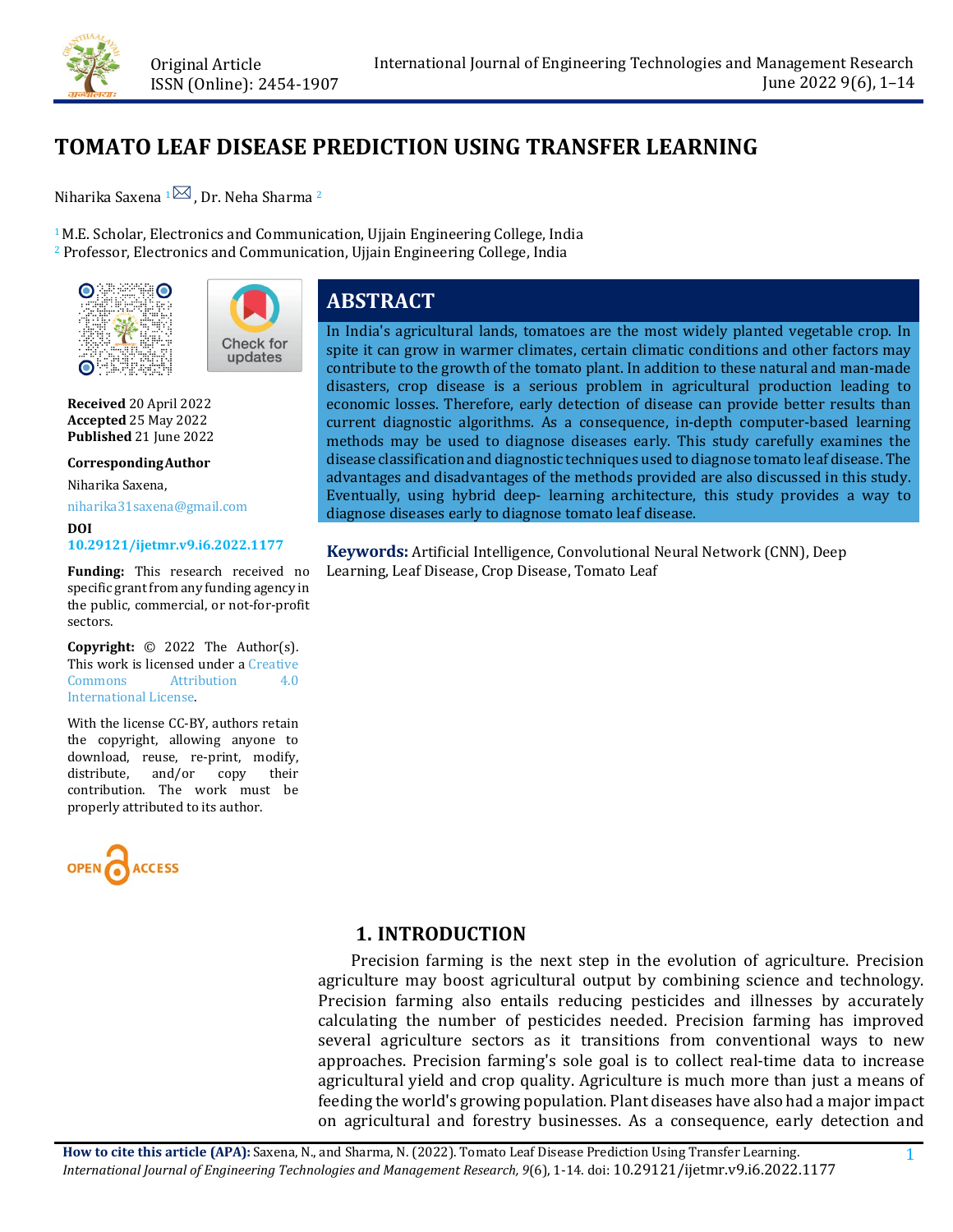diagnosis of plant diseases are essential for immediate action [Arjun \(2013\),](#page-11-0) [Ferguson et al. \(2007\)](#page-12-0)

Different methods can be used to identify plant diseases. Certain illnesses, on the other hand, are difficult to detect early on. As a result, they will have to wait a little longer to learn what is going on. Advanced analysis, often performed with powerful microscopes, is required under these conditions. Furthermore, diseases disrupt the plant's entire life cycle, slowing its growth. Unfortunately, a slew of tomato diseases is decimating the crop's leaves. The main goal of this proposed study is to find a solution to the tomato leaf diagnostic problem using the simplest method possible while requiring fewer computer resources to achieve results compared to different high-quality techniques. Furthermore, automatic feature extraction is used to aid in the classification of input photos into sickness classifications. As a result, the proposed system achieved an average accuracy of 94- 95 percent, demonstrating the neural network approach's viability even in difficult scenario[s Hakkim et al. \(2016\)](#page-12-1)

Sensors and remote sensing, mapping, and surveying, high precision positioning systems, variable rates, the global navigation satellite system, automated steering systems mapping, computer-based applications, and other technologies are all used in precision agriculture. Precision agricultural concepts based on infrared variation analysis and treatment, on the other hand, are cuttingedge technologies. In other cases, the signals can only be detected in areas of the electromagnetic spectrum that are not visible. The goal of this study is to create a simple method that will help farmers identify tomato plant problems without having to consult an expert. We first obtain a picture from the Kaggle dataset, from which we extract characteristics. Then, to remove the attributes, we employ picture conversion and scaling. Finally, to diagnose diseases, the transfer learning inception v3 model will be used [Chen et al. \(1997\),](#page-11-1) [Adamchuk et al. \(2004\)](#page-11-2)





**Figure 1 ILL Tomato Leaf**

# **1.1. IMAGE PROCESSING IN PRECISION AGRICULTURE**

Precision agriculture uses deep learning techniques, and its approach to crop protection effectively boosts crop development. Image analysis can be used to detect the sick leaf as well as to measure and locate the damaged area's border to properly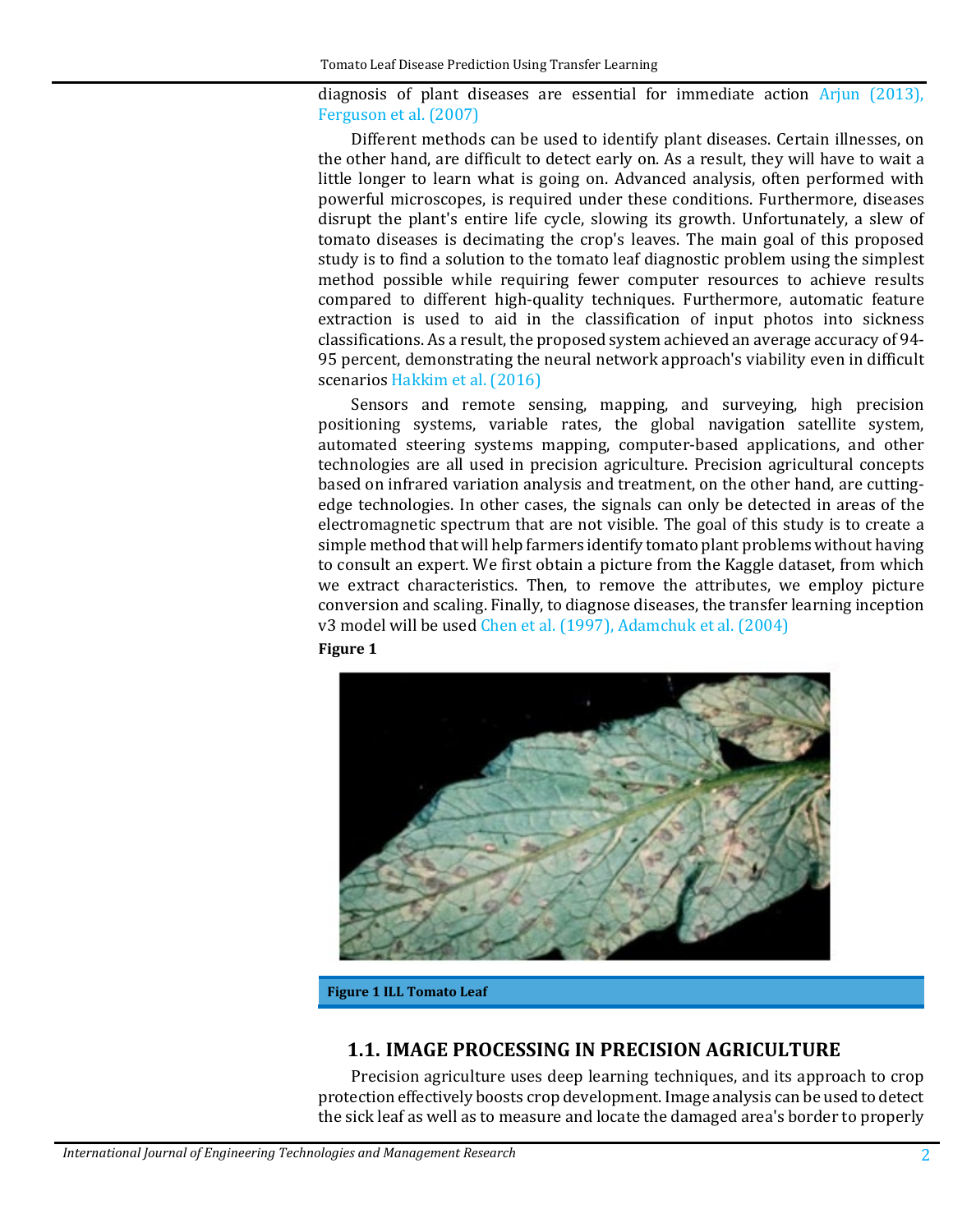identify the item. This study develops an improved deep learning system for determining the state of a tomato crop based on a photo of its leaves. We all know that the human brain recognizes images far faster than a computer.

However, the era has changed with the introduction of Machine Learning. A deep convolution neural network, a model capable of outperforming humans in a variety of domains, can ensure high performance on image recognition tasks.By certifying their work against Image Net, researchers have achieved advances in the field of visual recognition [Njoroge et al. \(2002\)](#page-12-2)

## **2. SYMPTOMS OF TOMATO LEAF DISEASE**

Analyzing different segmentation and feature extraction algorithms that may be used to diagnose plant illnesses using images of their leaves in their literature survey. Physically detecting plant illnesses is extremely tough due to time, understanding of plant diseases, and labo[r Khirade and Patil \(2015\)](#page-12-3)

Traditional procedures were ineffective and incorrect. As a result of several studies, image processing has been included for reliable disease diagnosis utilizing plant leaves. Look for different spots and patterns on plant leaves to detect the disease. The assumption of digital image processing for more accurate results represented a significant advancement. However, after consulting with a number of reputable IEEE, international conferences, and international journal publications in this field, it was discovered that none of them cure the plant ailment [Patil et al.](#page-12-4)  [\(2017\)](#page-12-4)

Presented a practical application of digital image processing in agriculture for identifying and categorizing Brown Spots and frog eyes. They employ digital image processing to extract the form feature vector, which is then used to classify diseases using a K-NN classifie[r Shrivastava and Hooda \(2014\)](#page-12-5)

As a result of the illness, the plant's color, shape, and function may change. We'll go through the signs and symptoms of these illnesses, as well as what to check for if your plant's development appears to be slow. The appropriate classification and diagnosis of leaf diseases are crucial for reducing agricultural losses. Different plant leaves transmit different diseases and exhibit different symptoms.

# **2.1. LEAF SPOT ON SEPTORIA**

One of the most prevalent tomato plant leaf diseases is the Septoria leaf spot. A tiny, round patch with a greyish-white center and black borders is the first sign of this fungus' presence. In the center, tiny black specks may appear. When exposed to hot, humid conditions for an extended period, the leaves of sensitive tomato plants turn yellow, wither, and fall off.

# **2.2. EARLY BLIGHT (ALTERNARIA)**

Alternaria is a parasite that causes tomato leaf spots and an early curse. Brown or dark regions with dim edges appear on the lower leaves, almost like an objective. The closure of the natural product stem is extremely sensitive, resulting in large, deep black spots with concentrated rings. A fungus causes this tomato plant disease, which appears after the plants have produced fruit.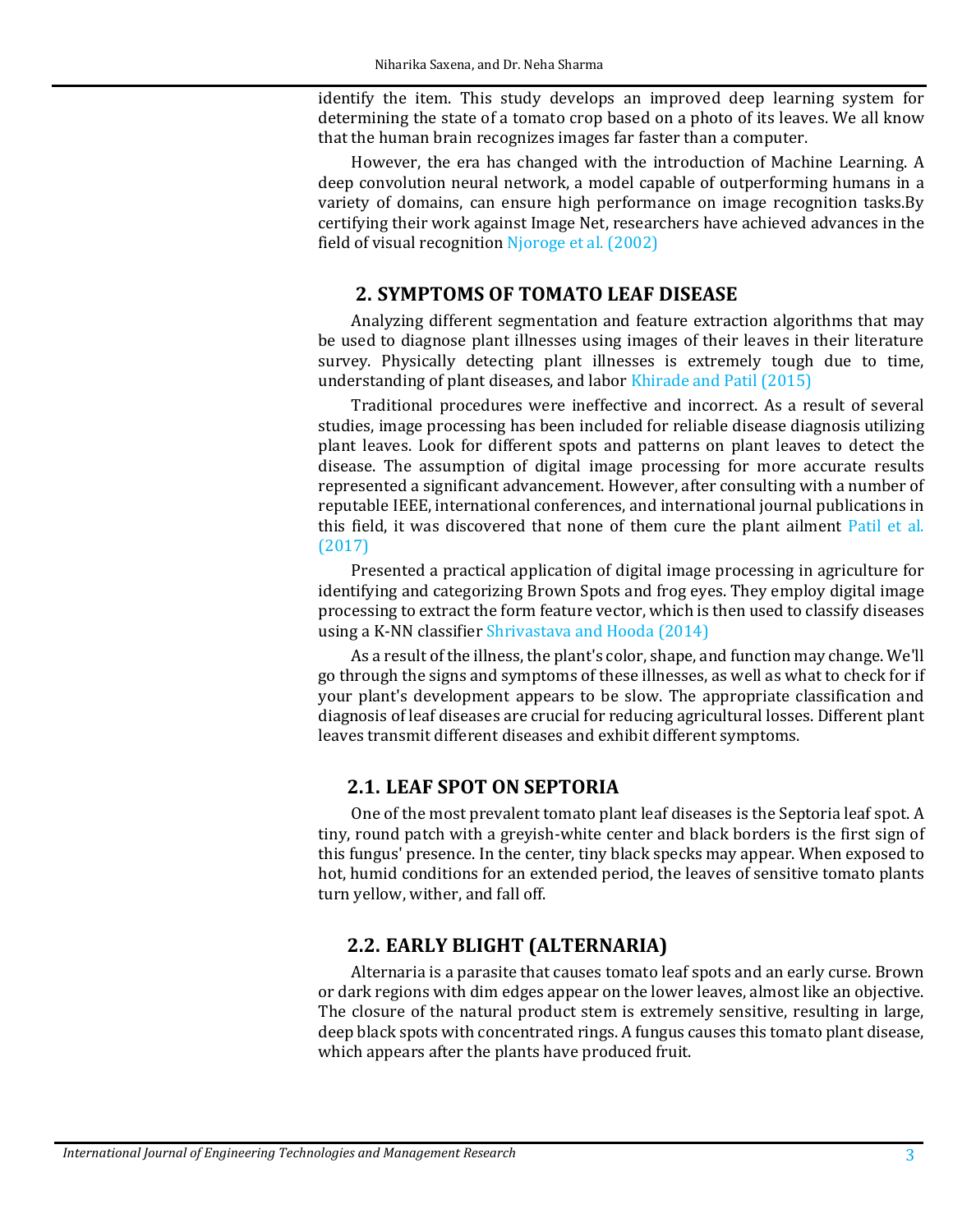# **2.3. BLIGHT IN THE LATE STAGES**

Phytophthora infestans appear in ideal, wet conditions following the growth season. Frost damage appears as uneven green-black splotches on plants. Fruits with large, irregularly shaped black areas are easily destroyed. This fungus, which causes tomato plant disease, also affects and has the potential to spread to potatoes. The identical precautions should be taken as with the septoria leaf spot. **Figure 2**



# **3. RELATED WORKS**

The results suggest that our approach may improve the accuracy of the tomato leaf data acquisition. The proposed name, based on the network leaf diagnostic model, comes from RDN which is inspiring in image processing activities. To adjust the architectural model, we have developed a separation model, which has gained greater accuracy than the advanced models.

We will try to study the Tomato website transfer for model equality on other plants because this model is suitable for a tomato data set. Improve integration skills. In the future, we hope to use this work in the workplace to make a small contribution to the development of agricultural development [Zhou et al. \(2021\)](#page-13-0)

# **3.1. TRANSFER LEARNING**

Transferring learning is the practice of reusing a previously learned model to do a different job; is widely used in deep learning because it allows deep neural networks to be trained with a small amount of data. It is very useful in data science because most real problems do not have many data points marked to train these complex models. Let's take a look at the transfer reading, how

it works, why it is legal, and when it should be used. A few resources for trained to transfer learning models are included.

The general idea of learning by transferring the use of information obtained from multi-data projects is noted in situations where newly created data is available. Because naming data is expensive, it is important to use an existing database whenever possible. The main purpose of a typical machine learning model is to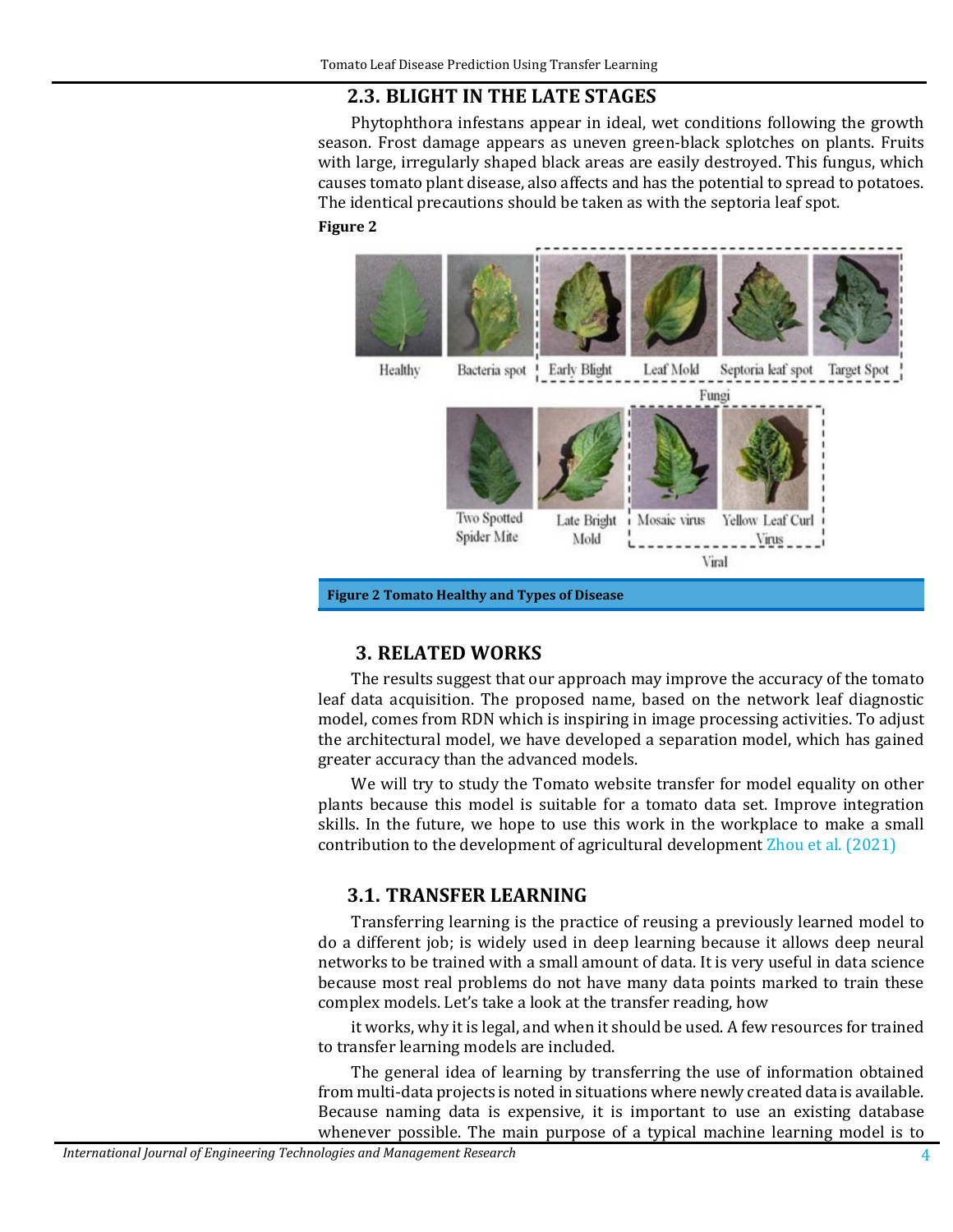summarize abstract information based on designs taken from preparation data. You use transfer learning to begin this guessing encounter by using techniques you learned for a different goal. In fact, instead of starting the process of picking up a transition sheet (which is usually presented randomly), you start with designs designed to respond to another task to be done.

Learning success is both good and bad. Understanding these pitfalls is essential to successful AI applications. The transfer of information is only possible if 'necessary.' It is difficult to determine the best methods in this case, so you will need to try harder [Cheng and Malhi \(2017\),](#page-11-3) [Cheng et al. \(2018\)](#page-12-6)

#### **Figure 3**



#### **3.1.1. BASIC APPLICATIONS OF TRANSFER LEARNING**

Pre-trained models studied at ImageNet can be used for classification problems based on real- world images; this is accomplished by training the model in 1000 classes, which is one of the most widely used transfer learning techniques. For example, suppose you are creating software that predicts the type of flower that will bloom. You can use a pre-trained model to do so. Similarly, fragmentation of text requires an understanding of word presentations in a particular vector area but reading vector space from scratch is difficult and time-consuming. To improve, you can use pre-trained word embedding like GloVe. Transfer Learning Models are commonly used.

We will now look at some of the most widely used and widely used transfer learning models. Most of the models we will talk about later are used to classify images.

Szegedy proposed Inception microarchitecture in their 2014 Depth of Convolution work. All structures with size reduction appear as follows: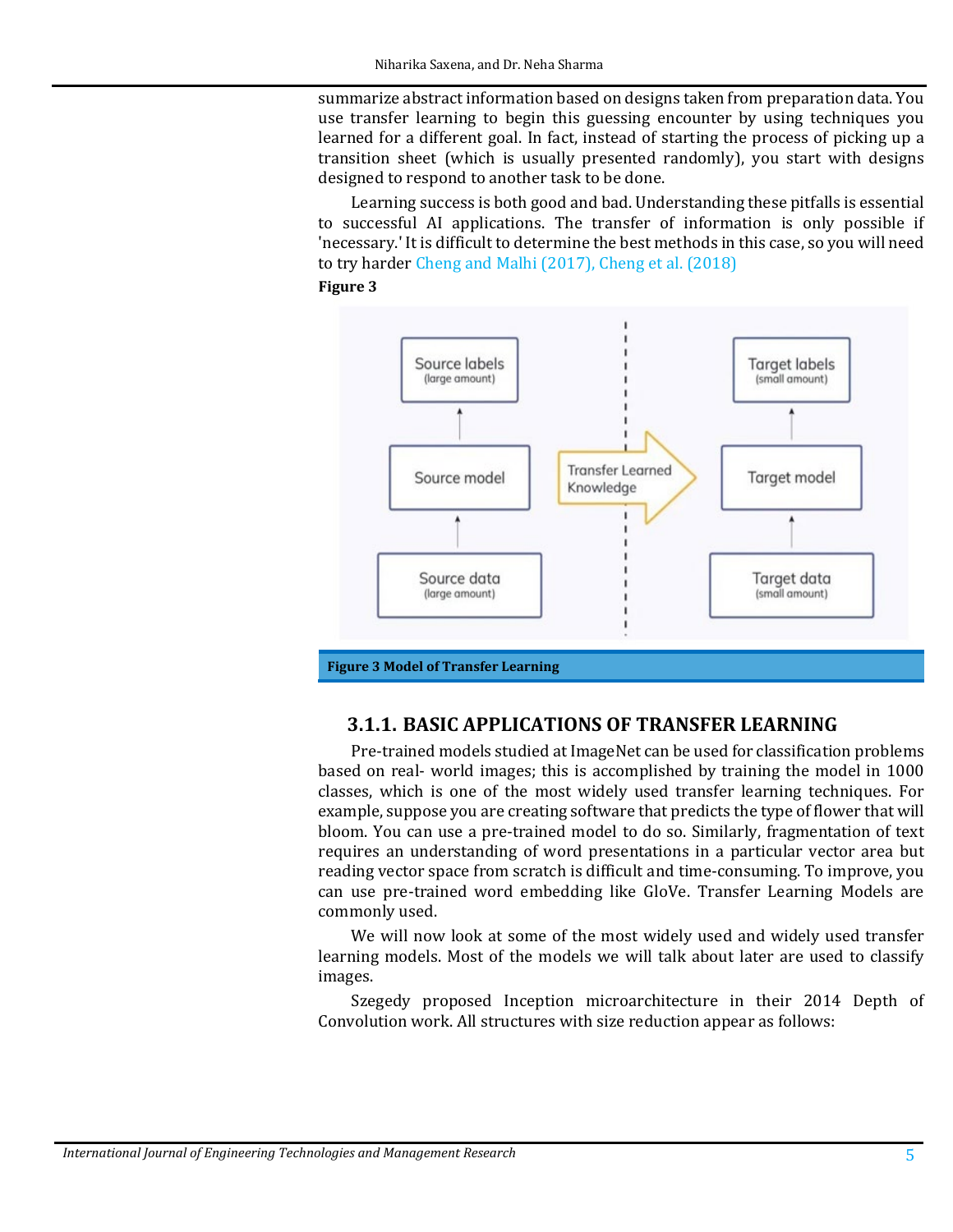

This module serves as a multi-level feature output by combining levels of convolution 11, 33, and 55. The structure of this model includes 1x1 Before being sent to the next layer of the network.

- The outcome of these filters is stacked close to the size of the channel. Convolution with 128 filters for measurement and reduction and line activation.
- Fully connected layer with 1024 units and optimized line functionality
- Seventy-seven percent drop-out rate.
- Loss of SoftMax as a separator in the linear layer This structure, formerly known as Google

Net is now known as the start, and N refers to the version. Image Classifier Inception v3 for Large Categories:

Inception-v3, a 48-layer deep convolutional neural network, was trained using more than a million images from the ImageNet collection. The organization has also planned ahead of time to divide images into 1000 different objects, such as consoles, mice, pencils, and other analysts. As a result, the company has amassed a diverse collection of photographs from various films. The model collects common features in the included images in the first stage and classifies them using those features in the second section.

Inception v3 has been shown to achieve better than 78.1 percent accuracy and roughly 93.9 percent accuracy in the top 5 results on the ImageNet dataset. The model represents the result of several concepts explored over time by several scholars [Pan and Yang \(2009\),](#page-12-7) [Lazar and Rodolphe \(n.d.\)](#page-12-8)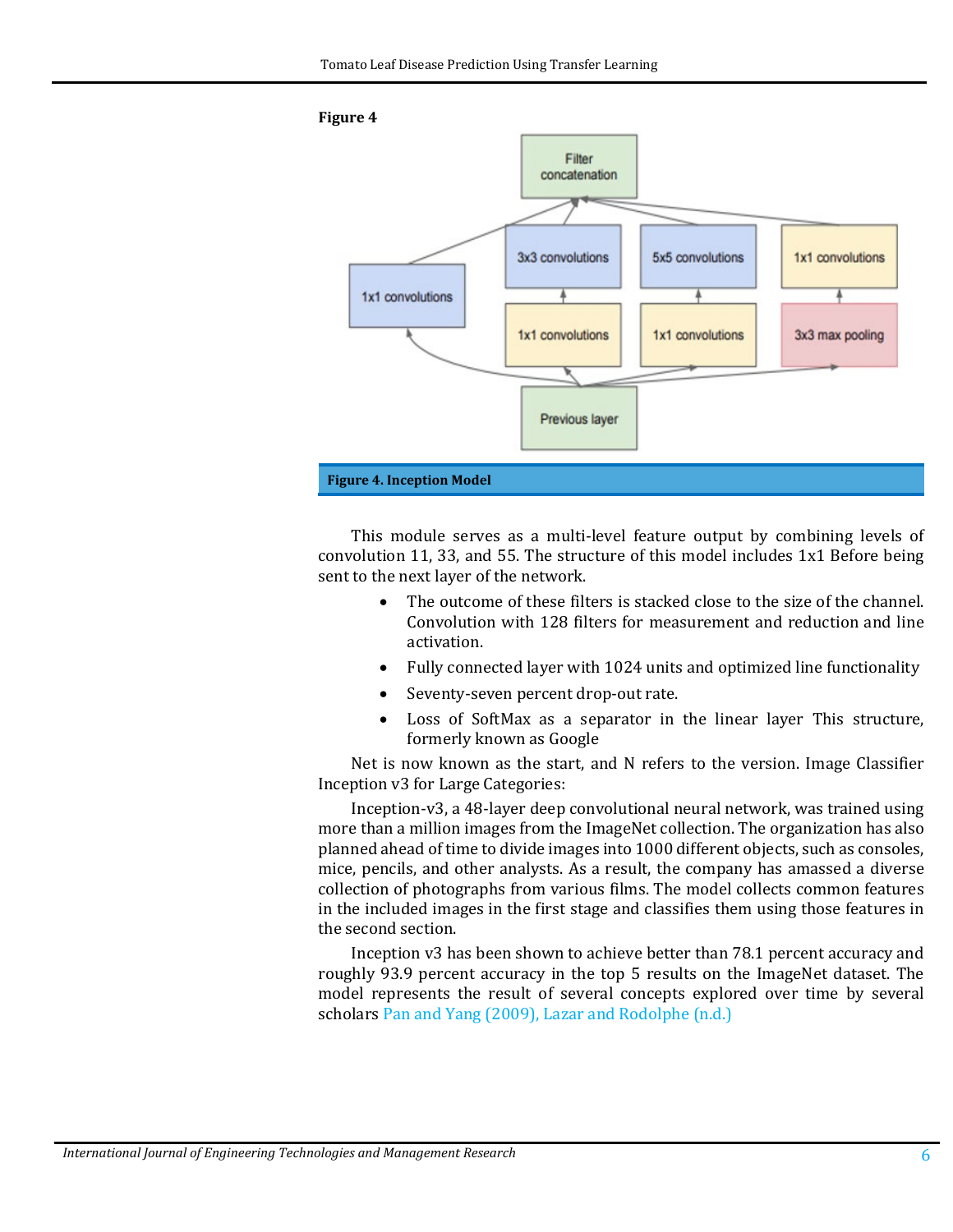

#### **Figure 6**



#### **3.2. MACHINE LEARNING**

Machine learning is a subset of artificial intelligence. The system learns and improves without requiring any coding. Instead, it focuses on creating a computer programme that will allow the data collected to be used for self-study.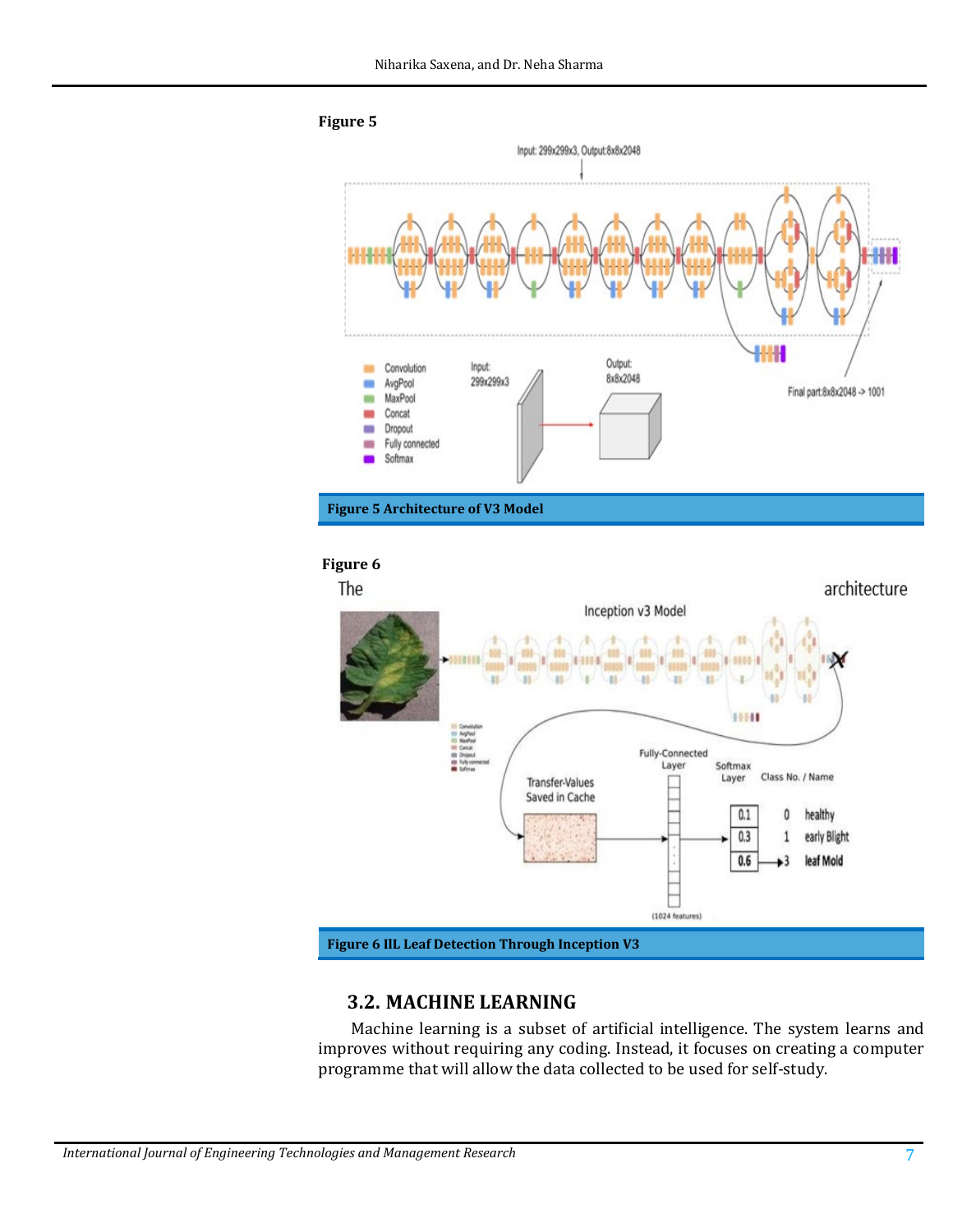#### **3.3. DEEP LEARNING**

Deep learning is a subset of machine learning that leads to discovering patterns with a large amount of data. Object detection in images, for example, is achieved by three or more layers of artificial sensory networks, each of which produces a large number of materials.

#### **3.4. NEURAL NETWORK**

Develop a retrospective distribution system based on Neural Network feeds to diagnose and classify grapevine disease. For the diagnosis, the author used images of an intricate grape leaf on the back. Anisotropic diffusion is used to remove image noise before splitting using k-means clustering. Lastly, neural networks are used to view results. The results were tested on matrices of downy mildew and powdery mildew, as well as the author's claims of para-positive litigation and 100% false positives where only the color element was used [Sannakki et al. \(2013\)](#page-12-9)

The computer model functions in the same way that neurons in the human brain do. Each neuron receives input, activates it, and transmits the findings to the next neuron.

#### **3.5. DEEP CONVOLUTION NEURAL NETWORK**

Convolutional Neural Network (CNN) is used to identify plant leaves. PCA removes and upgrades properties before uploading them to CNN. As a paradigm for processing information, the neural network was stimulated by the biological sensory system. It comprises of a large number of neurons, which are highly integrated components that produce a series of functions with real value. For example, when input is given, premature neurons are activated, and a weighted connection from previously functioning neurons activates other neurons. Depending on how neurons are employed and coupled, large causal chains and links between computational stages may be required.

Deep neural networks (DNNs) are neural networks with a large number of hidden layers. As a result of its growth, Deep Learning has made significant progress in image classification. Deep learning algorithms aim to learn the feature hierarchy automatically. At different degrees of deliberation, this self-learned component permits the framework to dissect complex contributions to yield planning capacities straightforwardly from getting to information without depending on human-made highlight[s Jadhav \(2019\),](#page-12-10) [Mhatre and Lanka \(2021\)](#page-12-11)

#### **3.6. HOW DOES CNN WORK?**

Convolution, Neural Network layers include Convolution, ReLU Layer, pooling, Connected Fully, Flatten, and Normalization. The images will be compared episode by episode using CNN. An object is called a feature or filter. CNN uses a weight matrix to extract certain features from an embedded image without losing information about the image location organization. CNN adheres to the following layers:

#### **3.6.1. CONVOLUTION LAYER:**

Aligns the element with the image before duplicating the pixel for each image with the element pixel. After completing the duplication of the related matrix, CNN adds and subtracts the result by the total number of pixels, creates a map, and places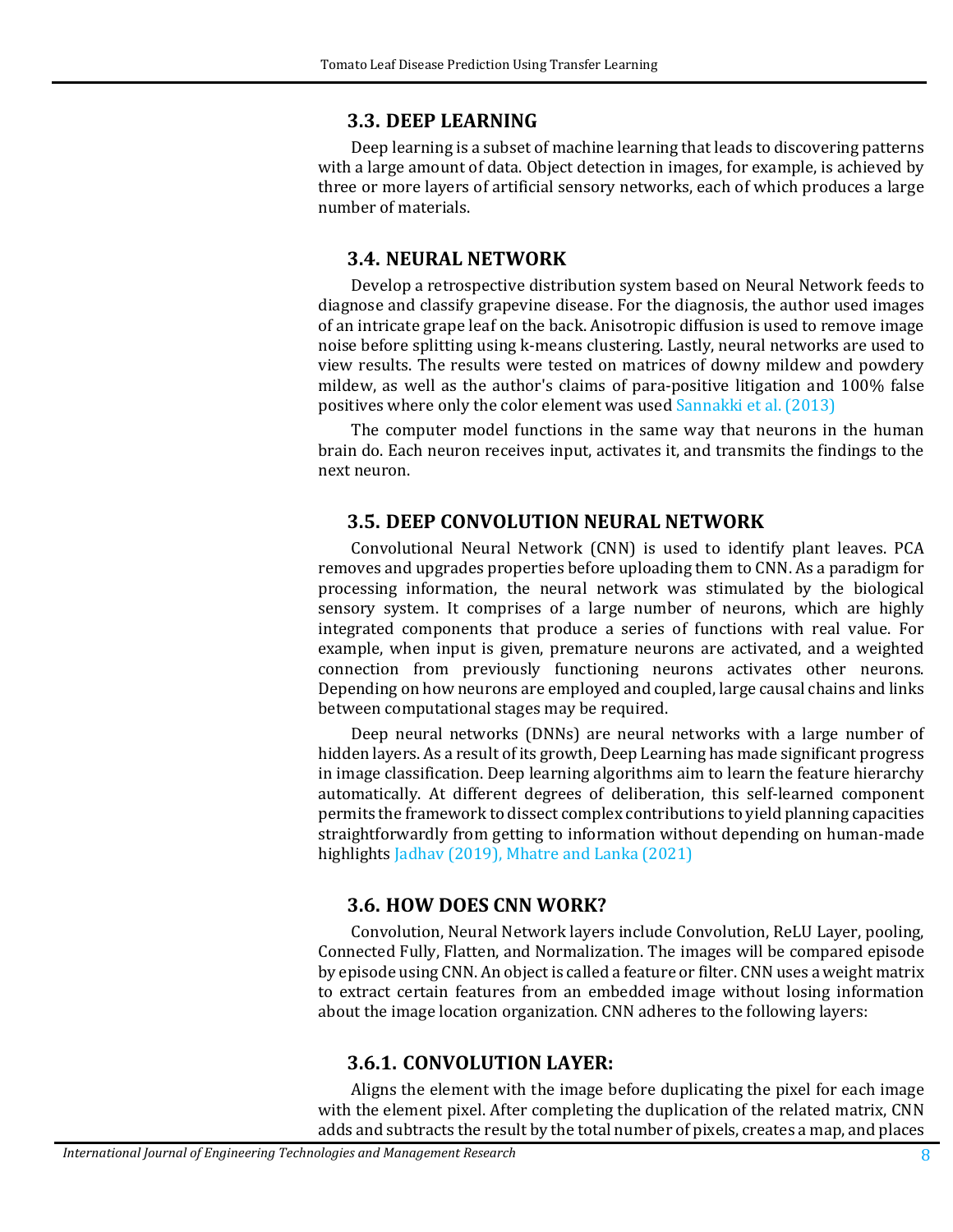the filter value there. The element is then moved to all other locations in the image, and the output of the matrix is obtained. Next, the process is repeated in other filters. As a result, this layer redesigns the image filter everywhere you can think of. [Lee et](#page-12-12)  [al. \(2018\)](#page-12-12)

## **3.6.2. RELU LAYER:**

ReLU is an acronym for the Rectified Linear Unit. All negative numbers in the filter images will be replaced with zero. The function activates a node only when the input is zero and the output is

zero. However, as the information grows, the alternative is line communication. As a result, increasing the amount of training improves the neural network.

### **3.6.3. POOLING LAYER:**

This layer reduces image size by extracting the maximum value from the filtered image and converting it to a matrix. It also helps to keep the overfit in place.

# **3.6.4. ALL FULLY CONNECTED LAYER:**

This is the end layer of CNN, and where the complete separation takes place. First, all of the filtered and compressed images are combined into a single list.

### **4. EXPERIMENT 4.1. DATA DESCRIPTION**

The database was created using a leaf image of a tomato plant, including healthy and uncluttered images of various stage[s Cotton Disease Dataset \(2020b\)](#page-12-13)

We use the Kaggle database as the basis for the evaluation of leaf health activity. The database is divided into two parts:

21,416 total photographs in the database, 18345 Test Total & Total Photographs for training. Data is divided into 80/20 scale, i.e., 80% training and 20% test samples used to train the deep neural network. The database allows machine learning researchers with new ideas to go directly to an important technical area without collecting or producing new data sets, allowing for direct comparisons and efficiency of previous work. The data collection is done using Leaf image, which includes healthy and unhealthy people of various classes. The data set is divided into two categories: One large group is used to train the deep neural network, and another sample is used to validate the model. Finally, a set known as the test set is used. All models and training are done by Kera with TensorFlow as an in-depth library using high GPUs like T4 and P100 and TPUs. Adam optimizer was used in all buildings, and the function of the loss was the function of the crossentropy phase. We also used ReLU unlocking functions on all layers, except the compact storage layer.

# **4.2. METHOD OF EVALUATION**

In this paper, we have built DCNN from scratch:

• Divide the database into two parts, namely, the training data set (1951 leaf IMG) and verification data (400 leaves img).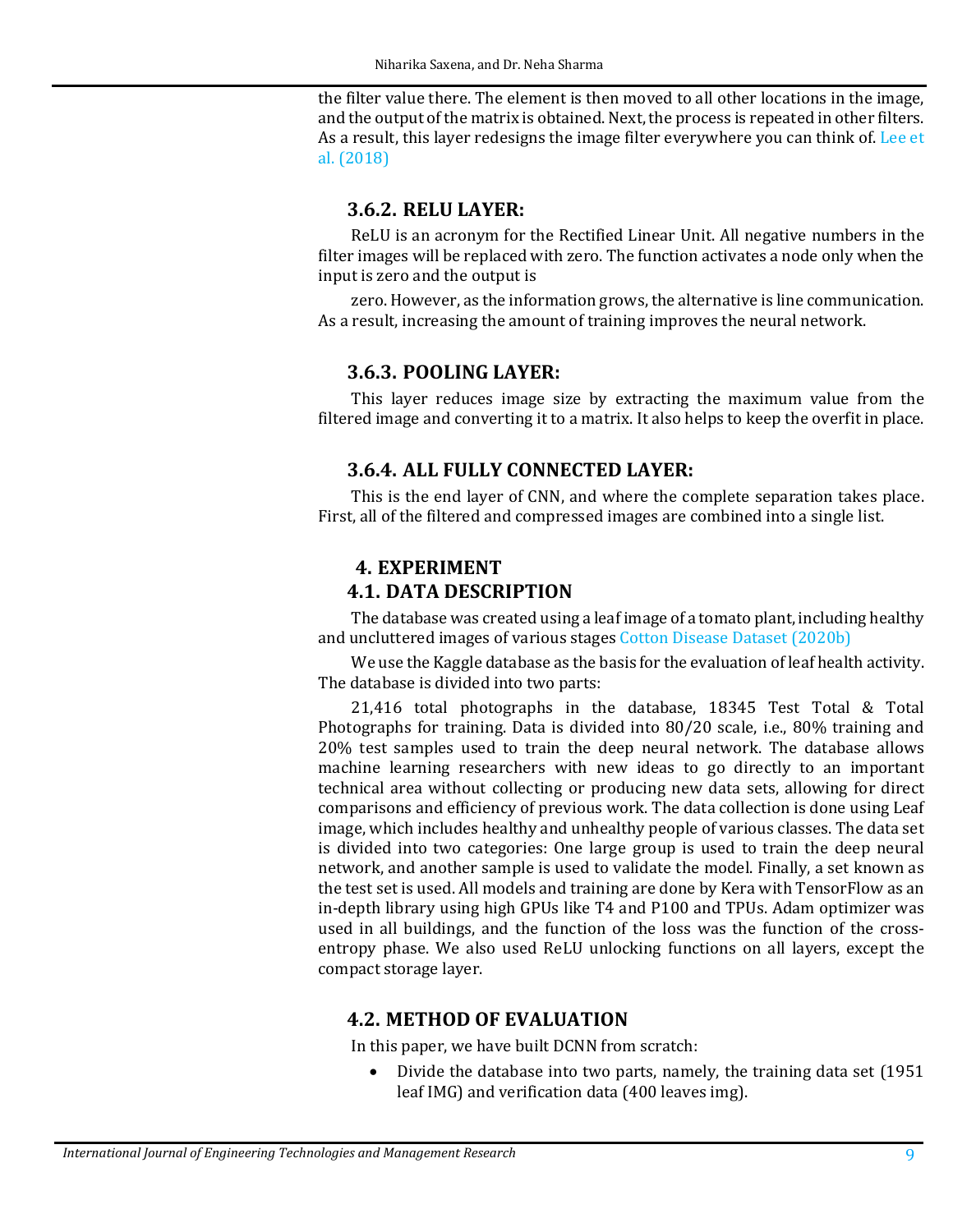- Our DCNN model consists of a single input layer, multiple conv2D layers, 2 compact layers, and a single output layer with a few stop layers.
- In the training and certification database, the DCNN model is trained.
- After training, true-correct, false, accurate, false, the test set was recorded sequentially.

#### **Figure 7**



**Figure 7 Training vs CNN Model Verification Loss**





**Figure 8 Training vs Loss of Verification DCNN Model**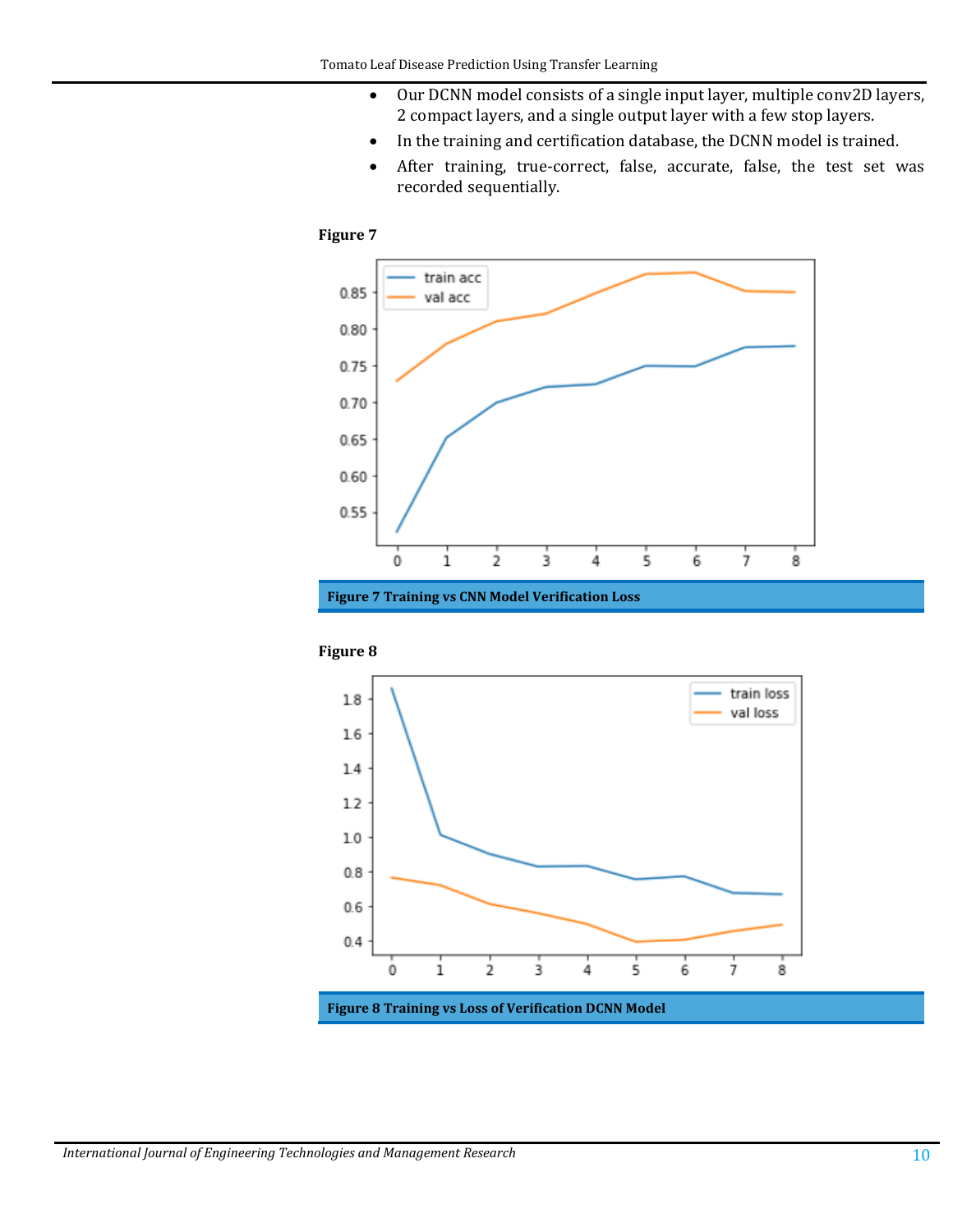# **4.3. METHODOLOGY**



# **4.4. RESULT ANALYSIS AND DISCUSSION**

Our job was to train the deep convolutional neural network (CNN) to identify and classify leaf images. We used the Lead Disease Dataset from Kaggle, which we selected in two categories [Sick Leaf, New Leaf], a data set that contains images of leaves in the form of frames from these two categories. The leaf of each category comes in different leaf images with different ideas.

DL techniques continue to show great potential in increasing sensitivity and accuracy sensitivity, especially in temporary data. DCNN, on the other hand, can download features automatically, saving time and effort. Findings are reported once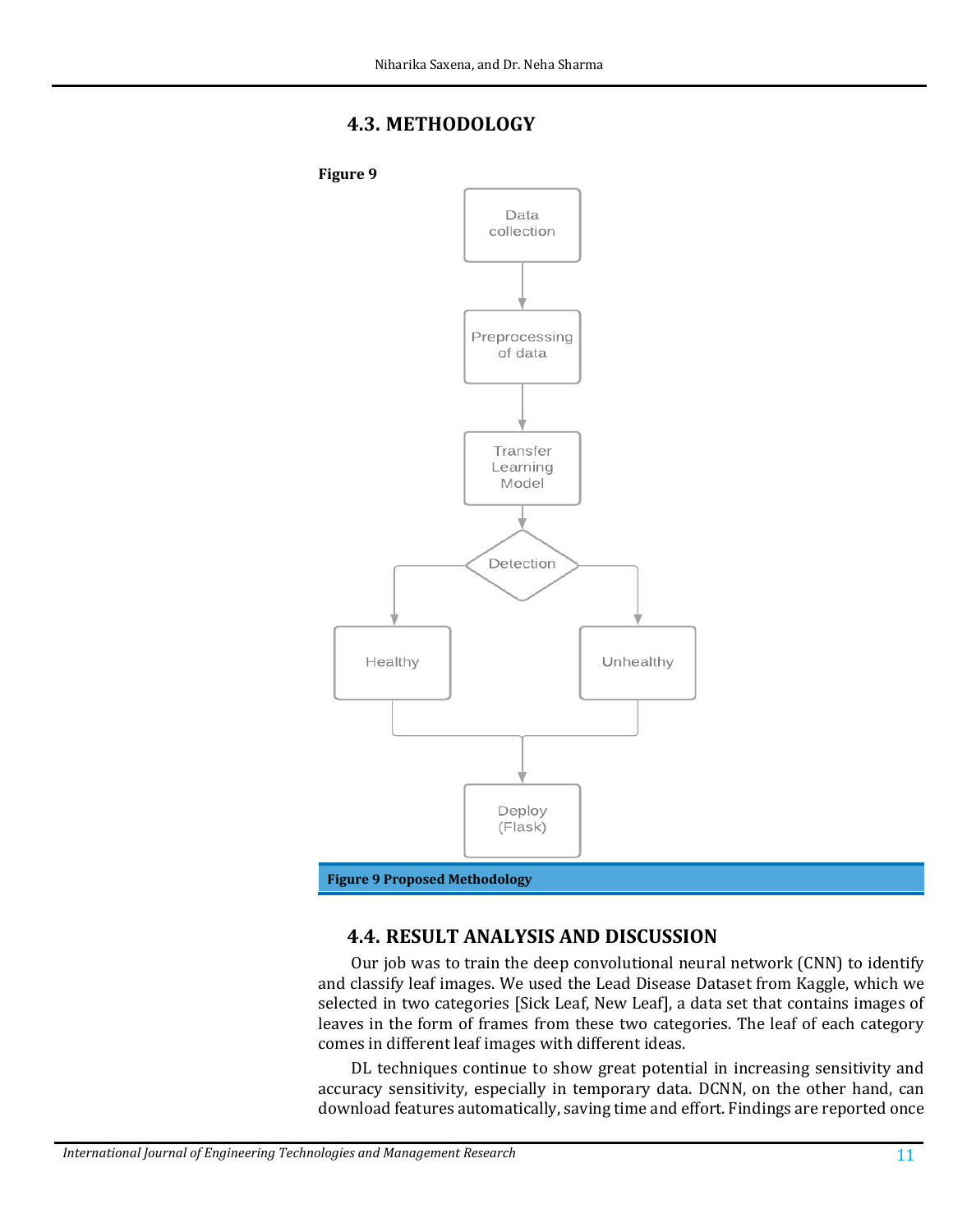the model has been tested in the test database. The overall accuracy of the model is 81%.

When we build a model for the first time, the model tries to balance all the data which is why it has very low accuracy, so we re-create all the weighted data in your model so that the model can work redistribute the error and call the model period. continuously working with data and trying to increase accuracy and reduce data loss. The accuracy of our in-depth learning model clearly shows that as we extend the modeling period, there is increased accuracy.

The accuracy of our in-depth learning model clearly shows that the longer the modeling period, the greater the accuracy. The effect of model loss clearly shows that if we extend the model period, the loss decreases [Lee et al. \(2018\),](#page-12-12) [Hana et al.](#page-12-14)  [\(2017\)](#page-12-14)

# **5. CONCLUSIONS**

We create segregation with our system by inserting our model into a flask that looks at the sick and infected leaves. The project has a few stops in getting leaves. So far, we have succeeded in eradicating the affected leaf disease. In the future, we will eliminate disease whether it is infested with microorganisms, fungi, or infectious substances, and determine the response of the farmer within the field. The project is aimed at identifying the affected leaf. This is achieved through the Convolutional Neural Network Algorithm. If the leaf is affected by the disease, then the information is shared by the system itself. This helps the grower to get healthy leaves in the field. This study aims to use a v3 learning implementation model that has previously been trained on a significant amount of data to diagnose tomato leaf disease automatically.

# **CONFLICT OF INTERESTS**

None.

# **ACKNOWLEDGMENTS**

None.

# **REFERENCES**

- [Aarthi, R. & Harini, S. \(2018\). A Survey of Deep Convolutional Neural Network](https://acadpubl.eu/jsi/2018-118-7-9/articles/7/25.pdf)  [Applications in Image Processing. International Journal of Pure and Applied](https://acadpubl.eu/jsi/2018-118-7-9/articles/7/25.pdf)  [Mathematics, 118\(7\), 185-190.](https://acadpubl.eu/jsi/2018-118-7-9/articles/7/25.pdf)
- <span id="page-11-2"></span>[Adamchuk, V. I. Hummel, J. W. Morgan, M. T. Upadhyaya, S.](https://doi.org/10.1016/j.compag.2004.03.002) K. (2004). On-the-go soil [sensors for precision agriculture. Computers and Electronics in Agriculture.](https://doi.org/10.1016/j.compag.2004.03.002)  [44, 71-91.](https://doi.org/10.1016/j.compag.2004.03.002) <https://doi.org/10.1016/j.compag.2004.03.002>
- <span id="page-11-0"></span>[Arjun, K. M. \(2013\). Indian agriculture status, importance, and role in the Indian](https://www.ripublication.com/ijafst_spl/ijafstv4n4spl_11.pdf)  [economy. International Journal of Agriculture and Food Science Technology,](https://www.ripublication.com/ijafst_spl/ijafstv4n4spl_11.pdf)  [4\(4\), 343-346.](https://www.ripublication.com/ijafst_spl/ijafstv4n4spl_11.pdf)
- <span id="page-11-1"></span>[Chen, F. Kissel, D. E. Clark, R. West, L. T. Rickman, D. Laval, J. Adkin, W. \(1997\).](https://dx.doi.org/10.29121/ijetmr.v9.i6.2022.1177)  [Determining surface soil clay concentration at a field scale for precision](https://dx.doi.org/10.29121/ijetmr.v9.i6.2022.1177)  [agriculture, University of Georgia, Huntsville.](https://dx.doi.org/10.29121/ijetmr.v9.i6.2022.1177)
- <span id="page-11-3"></span>[Cheng, P. M. & Malhi, H. S. \(2017\). Transfer learning with convolutional neural](https://doi.org/10.1007/s10278-016-9929-2)  [networks for classification of abdominal ultrasound images. Journal of](https://doi.org/10.1007/s10278-016-9929-2)  [digital imaging, Springer, 30\(2\), 234-243.](https://doi.org/10.1007/s10278-016-9929-2) [https://doi.org/10.1007/s10278-](https://doi.org/10.1007/s10278-016-9929-2) [016-9929-2](https://doi.org/10.1007/s10278-016-9929-2)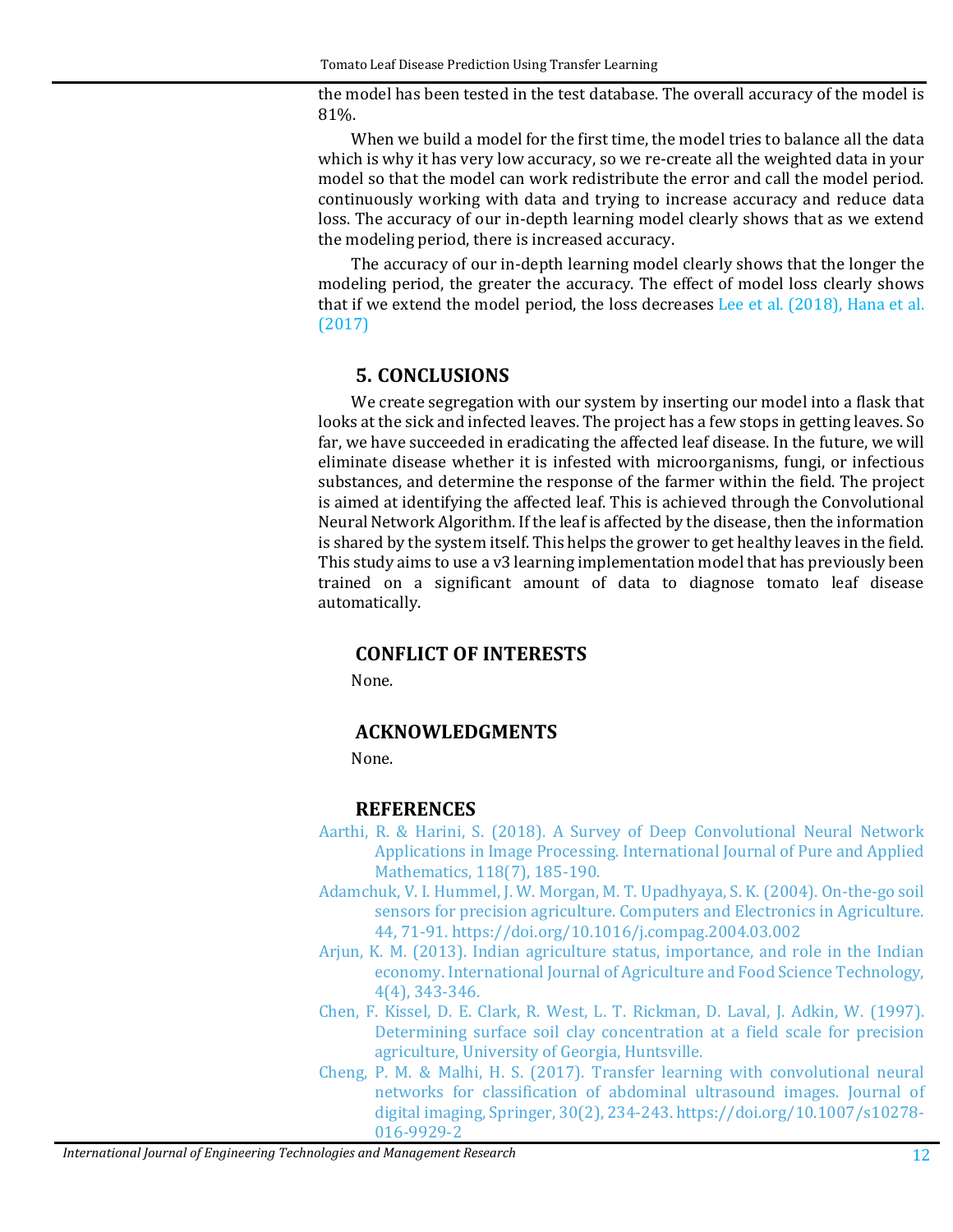- <span id="page-12-6"></span>[Cheng, P. Shaha, M. &Pawar, M. \(2018\). Transfer Learning for Image Classification.](https://doi.org/10.1109/ICECA.2018.8474802)  In Second International Conference on Electronics, Communication, and<br>Aerospace Technology (ICECA), IEEE, 656-660. [Aerospace Technology \(ICECA\), IEEE, 656-660.](https://doi.org/10.1109/ICECA.2018.8474802) <https://doi.org/10.1109/ICECA.2018.8474802>
- <span id="page-12-13"></span>[Cotton Disease Dataset. \(2020b\).](https://www.kaggle.com/janmejaybhoi/cotton-disease-datas)
- [Devikar, P. \(2016\). Transfer Learning for Image Classification of various dog breeds,](https://dx.doi.org/10.29121/ijetmr.v9.i6.2022.1177)  [International Journal of Advanced Research in Computer Engineering and](https://dx.doi.org/10.29121/ijetmr.v9.i6.2022.1177)  [Technology \(IJARCET\), 5\(12\), 2707-2715.](https://dx.doi.org/10.29121/ijetmr.v9.i6.2022.1177)
- <span id="page-12-0"></span>Ferguson, [R. Dobermann, A. and Schepers, J. \(2007\).](https://acsess.onlinelibrary.wiley.com/doi/abs/10.2134/1999.precisionagproc4.c70) Precision agriculture : site[specific nitrogen management for irrigated corn. University of Nebraska](https://acsess.onlinelibrary.wiley.com/doi/abs/10.2134/1999.precisionagproc4.c70)  [Lincoln Extension. Bulletin. 1-7.](https://acsess.onlinelibrary.wiley.com/doi/abs/10.2134/1999.precisionagproc4.c70)
- <span id="page-12-1"></span>[Hakkim, V. M. A. Joseph, E. A. Gokul, A. J. A. Mufeedha, K. \(2016\). Precision Farming:](https://doi.org/10.7324/JABB.2016.40609)  Agriculture. <https://doi.org/10.7324/JABB.2016.40609>
- <span id="page-12-14"></span>[Hana, D. Liu, Q. & Fan, W. \(2017\). A New Image Classification Method Using CNN](https://doi.org/10.1016/j.eswa.2017.11.028)  transfer learning and Web Data Augmentation, Expert Systems with<br>Applications, Elsevier, 95, 43-56. [Applications, Elsevier, 95, 43-56.](https://doi.org/10.1016/j.eswa.2017.11.028) <https://doi.org/10.1016/j.eswa.2017.11.028>
- <span id="page-12-10"></span>[Jadhav, S. B. \(2019\). Convolutional neural networks for leaf image-based plant](https://doi.org/10.11591/ijai.v8.i4.pp328-341)  [disease classification. IAES International Journal of Artificial Intelligence,](https://doi.org/10.11591/ijai.v8.i4.pp328-341)  [8\(4\), 328.](https://doi.org/10.11591/ijai.v8.i4.pp328-341) <https://doi.org/10.11591/ijai.v8.i4.pp328-341>
- <span id="page-12-3"></span>[Khirade, S. D. and Patil, A. B. \(2015\). Plant Disease Detection Using Image Processing.](https://doi.org/10.1109/ICCUBEA.2015.153)  [ICCUBEA International Conference on Computing, Communication, Control,](https://doi.org/10.1109/ICCUBEA.2015.153)  and Automation is a biennial international conference on computing,<br>
communication. control. and automation. 768-771. communication. <https://doi.org/10.1109/ICCUBEA.2015.153>
- [Larsen-Freeman, D. \(2013\). Transfer of Learning Transformed. Language Learning,](https://doi.org/10.1111/j.1467-9922.2012.00740.x)  [63, 107-129.](https://doi.org/10.1111/j.1467-9922.2012.00740.x) <https://doi.org/10.1111/j.1467-9922.2012.00740.x>
- <span id="page-12-8"></span>Lazar, V. and Rodolphe, J. [\(n.d.\). Fela Winkelmolen, and Cédric Archambeau. A](https://dx.doi.org/10.29121/ijetmr.v9.i6.2022.1177)  [Simple Transferlearning Extension of Hyperband. NeurIPS Workshop on](https://dx.doi.org/10.29121/ijetmr.v9.i6.2022.1177)  [Meta-Learning.](https://dx.doi.org/10.29121/ijetmr.v9.i6.2022.1177)
- <span id="page-12-12"></span>Lee, S. J. Chen, T. Yu, L. & Lai, C. H. (2018). Image classification based on the boost<br>convolutional neural network. IEEE Access. 6. 12755-12768. convolutional neural network. IEEE Access, <https://doi.org/10.1109/ACCESS.2018.2796722>
- <span id="page-12-11"></span>[Mhatre, R. & Lanka, V. \(2021\). Cotton Leaves Disease Detection and Cure Using Deep](https://www.irjmets.com/uploadedfiles/paper/volume3/issue_1_january_2021/5926/1628083243.pdf)  [Learning.](https://www.irjmets.com/uploadedfiles/paper/volume3/issue_1_january_2021/5926/1628083243.pdf)
- <span id="page-12-2"></span>[Njoroge, J. B. Ninomiya, K. Kondo, N. \(2002\). Automated fruit grading system using](https://ieeexplore.ieee.org/abstract/document/1195388)  [image processing, In Proceedings of the 41st SICE Annual Conference. 1346-](https://ieeexplore.ieee.org/abstract/document/1195388) [1351.](https://ieeexplore.ieee.org/abstract/document/1195388)
- <span id="page-12-7"></span>[Pan, S. J. and Yang, Q. \(2009\). A survey on transfer learning. IEEE Transactions on](https://doi.org/10.1109/TKDE.2009.191) knowledge and data engineering, 22(10), 1345-1359. engineering, <https://doi.org/10.1109/TKDE.2009.191>
- <span id="page-12-4"></span>[Patil, B. Panchal, H. Yadav, M. S. Singh, M. A. & Patil, M. D. \(2017\). Plant Monitoring](https://d1wqtxts1xzle7.cloudfront.net/54946853/IRJET-V4I10243-with-cover-page-v2.pdf?Expires=1655701666&Signature=X7KrjAn-ugEpT6wiLroaOP3o6BilptmHHzEF%7Em4-rn343rnveN-lGkSS0jvHGZdRWgZgEwjIcMFizxA9HUhUeZYeVpwhSkIuK%7ENNsU-R1cApmD798LwHPPYe5JOSxQdfmI0TOr1PZ3mURbSTejWMWztmhM6A3Bz4lO%7EGoUwa14pjB0DVUe9oDcwyETZzjxzGuRDQKa-f2%7Ethlb89bVROm7ruJlrateb5OYkZHFrCGIc9VH4GHqrWDiRDBYNqUjBbF0yMyt2CAkH6c59gQGnovWi9MQdyuRnmY4wsT0izv-a0zZmoff1Kct%7E7%7EkhIUsR0KaemDSJ5Kk1hg%7ENGq-6dtA__&Key-Pair-Id=APKAJLOHF5GGSLRBV4ZA)  [using image processing, Raspberry Pi & IoT. International Research Journal](https://d1wqtxts1xzle7.cloudfront.net/54946853/IRJET-V4I10243-with-cover-page-v2.pdf?Expires=1655701666&Signature=X7KrjAn-ugEpT6wiLroaOP3o6BilptmHHzEF%7Em4-rn343rnveN-lGkSS0jvHGZdRWgZgEwjIcMFizxA9HUhUeZYeVpwhSkIuK%7ENNsU-R1cApmD798LwHPPYe5JOSxQdfmI0TOr1PZ3mURbSTejWMWztmhM6A3Bz4lO%7EGoUwa14pjB0DVUe9oDcwyETZzjxzGuRDQKa-f2%7Ethlb89bVROm7ruJlrateb5OYkZHFrCGIc9VH4GHqrWDiRDBYNqUjBbF0yMyt2CAkH6c59gQGnovWi9MQdyuRnmY4wsT0izv-a0zZmoff1Kct%7E7%7EkhIUsR0KaemDSJ5Kk1hg%7ENGq-6dtA__&Key-Pair-Id=APKAJLOHF5GGSLRBV4ZA)  of Engineering [and Technology \(IRJET\), 4\(10\).](https://d1wqtxts1xzle7.cloudfront.net/54946853/IRJET-V4I10243-with-cover-page-v2.pdf?Expires=1655701666&Signature=X7KrjAn-ugEpT6wiLroaOP3o6BilptmHHzEF%7Em4-rn343rnveN-lGkSS0jvHGZdRWgZgEwjIcMFizxA9HUhUeZYeVpwhSkIuK%7ENNsU-R1cApmD798LwHPPYe5JOSxQdfmI0TOr1PZ3mURbSTejWMWztmhM6A3Bz4lO%7EGoUwa14pjB0DVUe9oDcwyETZzjxzGuRDQKa-f2%7Ethlb89bVROm7ruJlrateb5OYkZHFrCGIc9VH4GHqrWDiRDBYNqUjBbF0yMyt2CAkH6c59gQGnovWi9MQdyuRnmY4wsT0izv-a0zZmoff1Kct%7E7%7EkhIUsR0KaemDSJ5Kk1hg%7ENGq-6dtA__&Key-Pair-Id=APKAJLOHF5GGSLRBV4ZA)
- <span id="page-12-9"></span>Sannakki, S. S. et al. (2013). Using neural networks to diagnose and classify grape<br>leaf diseases. Fourth International Conference on Computing, Fourth International Conference on Computing, [Communications, and Networking Technologies \(ICCCNT\), 1-5.](https://dx.doi.org/10.29121/ijetmr.v9.i6.2022.1177)
- <span id="page-12-5"></span>[Shrivastava, S. & Hooda, D. S. \(2014\). Automatic brown spot and frog eye detection](http://article.sapub.org/10.5923.j.ajis.20140404.01.html)  [from the image captured in the field. American Journal of Intelligent](http://article.sapub.org/10.5923.j.ajis.20140404.01.html)  [Systems, 4\(4\), 131-134.](http://article.sapub.org/10.5923.j.ajis.20140404.01.html)